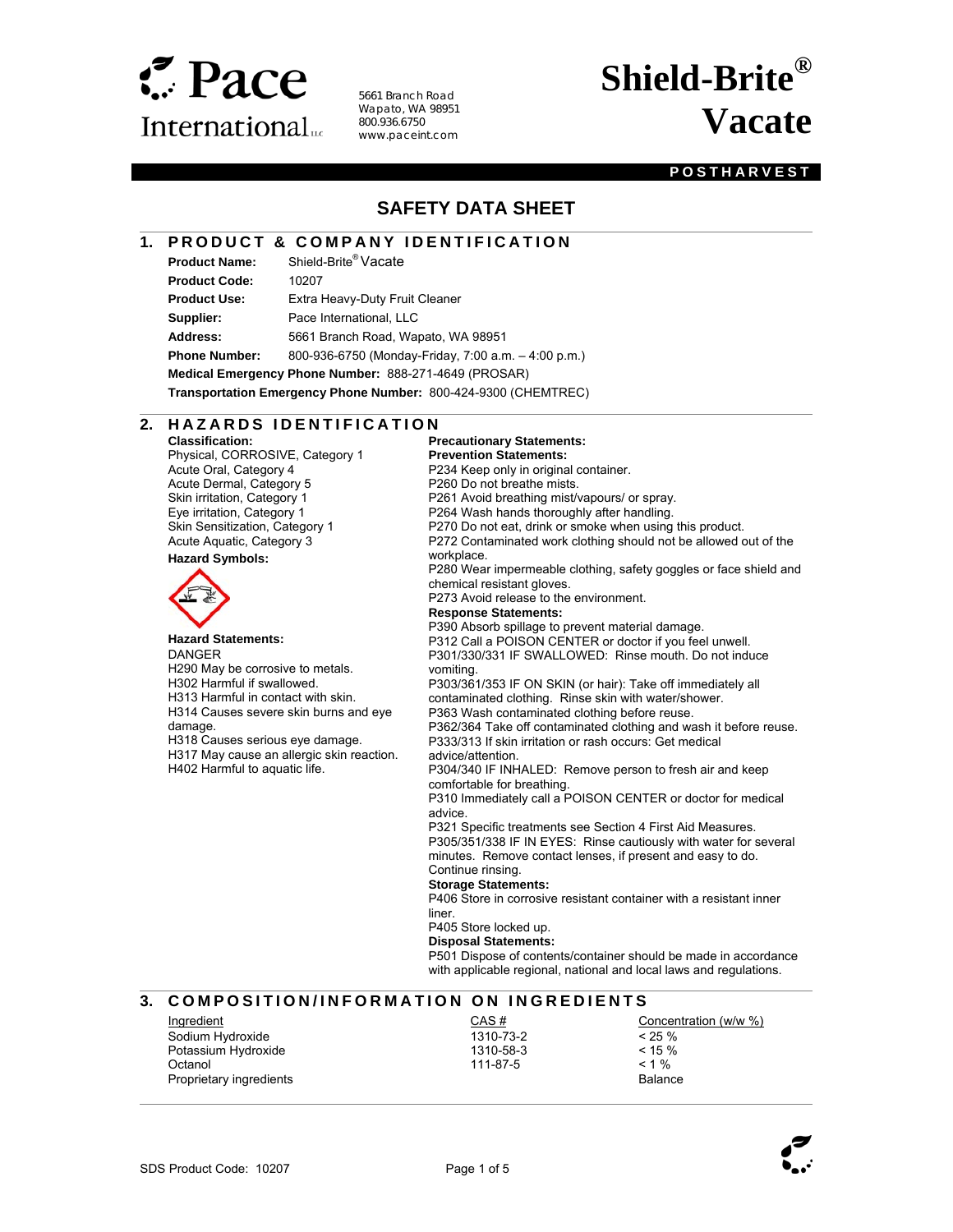

l

l

 $\overline{\phantom{a}}$ 

l

### **4. FIRST AID MEASURES**

| General       | Have the product container, label or Safety Data Sheet with you when calling a poison control                                                                                                                |
|---------------|--------------------------------------------------------------------------------------------------------------------------------------------------------------------------------------------------------------|
| Advice:       | center or physician, or going for treatment.                                                                                                                                                                 |
| If on Skin:   | Take off contaminated clothing. Wash skin with plenty of soap and water. If redness, burning, or<br>irritation persists, get medical advice/attention. Wash contaminated clothing before reuse.              |
| If in Eyes:   | Hold eye open and rinse slowly and gently with water for $15 - 20$ minutes. Remove contact<br>lenses, if present, after the first 5 minutes, then continue rinsing eye. Get medical<br>advice/attention.     |
| If Swallowed: | Call a poison control center or doctor for treatment advice. Do not induce vomiting unless told to<br>do so by a poison control center or doctor. Do not give anything by mouth to an unconscious<br>person. |
| If Inhaled:   | Move person to fresh air. If person is not breathing, call 911 or an ambulance, and then give<br>artificial respiration, preferably mouth-to-mouth, if possible.                                             |

# **5. FIRE FIGHTING MEASURES**

| <b>Extinguishing Media:</b>           | Not flammable. Use any means suitable for extinguishing surrounding fire. |
|---------------------------------------|---------------------------------------------------------------------------|
|                                       | Water spray may be used to keep fire exposed containers cool.             |
| <b>Special Exposure Hazards:</b>      | None known.                                                               |
| <b>Special Protective Equipment /</b> |                                                                           |
| <b>Procedures for Firefighters:</b>   | Wear self-contained breathing equipment.                                  |

#### **6. A C C I D E N T A L RELEASE MEASURES**

| <b>Personal Precautions:</b>      | Wear impermeable clothing, safety goggles or face shield, and chemical<br>resistant gloves.                                                              |
|-----------------------------------|----------------------------------------------------------------------------------------------------------------------------------------------------------|
| <b>Environmental Precautions:</b> | In case of spill isolate area and deny entry to unnecessary personnel. Do not<br>allow product to enter sewers, lakes, streams or other bodies of water. |
| <b>Containment / Clean-Up</b>     | Stop spill at the source. Construct temporary dikes of dirt, sand, or other                                                                              |
| Methods:                          | appropriate material to prevent spreading of the material. Neutralize with                                                                               |
|                                   | alkaline material then absorb with an inert material such as sand or                                                                                     |
|                                   | vermiculite and place in an appropriate container for disposal.                                                                                          |

#### **7. H A N D L I N G & S T O R A G E**

| Handling: | Avoid contact with skin and eyes. Good standards of hygiene should be maintained at all    |
|-----------|--------------------------------------------------------------------------------------------|
|           | times. Smoking, eating, and drinking are prohibited in the work area. For personal         |
|           | protection wear impermeable clothing, safety goggles or face shield and chemical resistant |
|           | aloves.                                                                                    |
| Storage:  | Store in a cool, dry area at room temperature, and away from direct sunlight. Store in     |
|           | corrosive resistant container with a resistant inner liner. Keep container tightly closed  |
|           | when not in use. Keep out of reach of children and livestock. Store in locked location.    |
|           |                                                                                            |

#### **8. E X P O S U R E C O N T R O L S / P E R S O N A L P R O T E C T I O N**

| <b>Occupational Exposure Limits:</b> | Sodium Hydroxide CAS# 1310-73-2                                                |  |
|--------------------------------------|--------------------------------------------------------------------------------|--|
|                                      | 2 mg/m <sup>3</sup> Ceiling (OSHA 8-hr PEL, Cal/OSHA, NIOSH REL, ACGIH TLV)    |  |
|                                      | Potassium Hydroxide CAS# 1310-58-3                                             |  |
|                                      | 2 mg/m <sup>3</sup> Ceiling (OSHA 8-hr PEL, ACGIH TLV)                         |  |
|                                      | Octanol CAS # 111-87-5                                                         |  |
|                                      | 265 mg/m <sup>3</sup> 50 ppm AIHHA WEEL TWA                                    |  |
| <b>Engineering Controls:</b>         | Local exhaust ventilation maybe necessary to control air contaminants to their |  |
|                                      | exposure limits. The use of local ventilation is recommended to control        |  |
|                                      | emissions near the source. Provide mechanical ventilation for confined spaces  |  |

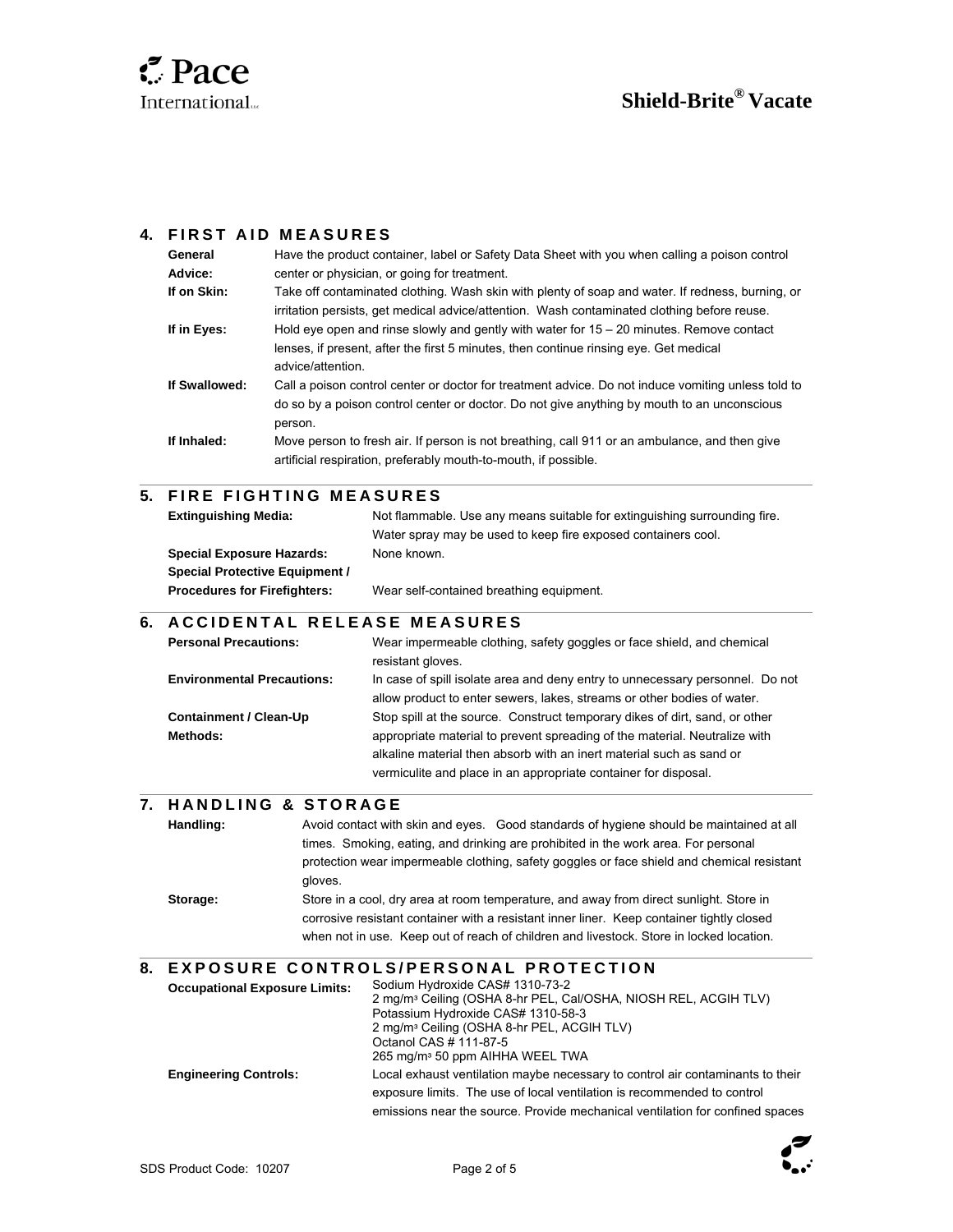

 $\overline{a}$ 

l

 $\overline{\phantom{a}}$ 







**Clothing:** Wear impermeable clothing and chemical resistant gloves when handling.

**Eye Protection:** Chemical goggles or face shield recommended. Eye fountain and washing facilities should be present at work area.

**Respiratory Protection:** Not normally required. A NIOSH-approved respirator with organic vapor filter may be used in misty environments without proper ventilation.

# **9. PHYSICAL & CHEMICAL PROPERTIES**

| <b>Physical state:</b>         | Liauid         |                                 |                  |
|--------------------------------|----------------|---------------------------------|------------------|
| Appearance:                    | Brown liquid   | <b>Upper/Lower flammability</b> | Not available    |
|                                |                | limits:                         |                  |
| Odor:                          | Odorless       | Vapor pressure:                 | Not available    |
| Odor threshold:                | Not available  | Vapor density: (air =1)         | Not available    |
| pH:                            | Not available  | Specific Gravity: $(H2O = 1)$   | 1.385            |
| <b>Melting/Freezing point:</b> | Not available  | Solubility:                     | soluble in water |
| <b>Boiling point:</b>          | 212°F (100°C)  | <b>Partition coefficient</b>    | Not available    |
|                                |                | (n-octanol-water):              |                  |
| Flash point:                   | Not flammable  | Auto-ignition temperature:      | Not available    |
| <b>Evaporation rate:</b>       | Not available  | Decomposition temperature:      | Not available    |
| Flammability (solid, gas):     | Not applicable | Viscosity:                      | Not available    |
|                                |                |                                 |                  |

#### l **10. STABILITY & REACTIVITY**

| <b>Reactivity hazards:</b>     | None known                                                              |
|--------------------------------|-------------------------------------------------------------------------|
| <b>Chemical stability:</b>     | Stable at ambient conditions                                            |
| <b>Conditions to avoid:</b>    | None known                                                              |
| Incompatible materials:        | Acids, strong oxidizers. May react with soft metals such as aluminum to |
|                                | form flammable hydrogen gas.                                            |
| <b>Hazardous decomposition</b> | None known                                                              |
| products:                      |                                                                         |

#### **11. TOXICOLOGICAL INFORMATION**

| <b>Acute toxicity:</b>            | <b>Acute Oral:</b>                                                                                              | $LD_{50}$ (estimate): $> 660$ mg/kg | Based on Ingredients |
|-----------------------------------|-----------------------------------------------------------------------------------------------------------------|-------------------------------------|----------------------|
|                                   | <b>Acute Dermal:</b>                                                                                            | $LD_{50}$ (estimate): > 2440 mg/kg  | Based on Ingredients |
|                                   | Inhalation:                                                                                                     | $LC_{50}$ (estimate): > 20 mg/L     | Based on Ingredients |
| <b>Skin corrosion/irritation:</b> | Causes severe skin burns.                                                                                       |                                     |                      |
| Eye damage/irritation:            | Causes serious eye damage.                                                                                      |                                     |                      |
| <b>Respiratory/Skin</b>           |                                                                                                                 |                                     |                      |
| sensitization:                    | May cause an allergic skin reaction.                                                                            |                                     |                      |
| Germ cell mutagenicity:           | Not available                                                                                                   |                                     |                      |
| Carcinogenicity:                  | No carcinogenic effects are expected due to product being comprised of FDA-<br>approved food-grade ingredients. |                                     |                      |
|                                   |                                                                                                                 |                                     |                      |
| <b>Reproductive toxicity:</b>     | Occasional workplace exposure is not expected to present a hazard.                                              |                                     |                      |
| Target organ effects:             | No known target organ effects.                                                                                  |                                     |                      |
| <b>Aspiration hazard:</b>         | Material does not present an aspiration hazard.                                                                 |                                     |                      |
| <b>Potential health effects:</b>  | CORROSIVE: May cause severe skin burns and eye damage.                                                          |                                     |                      |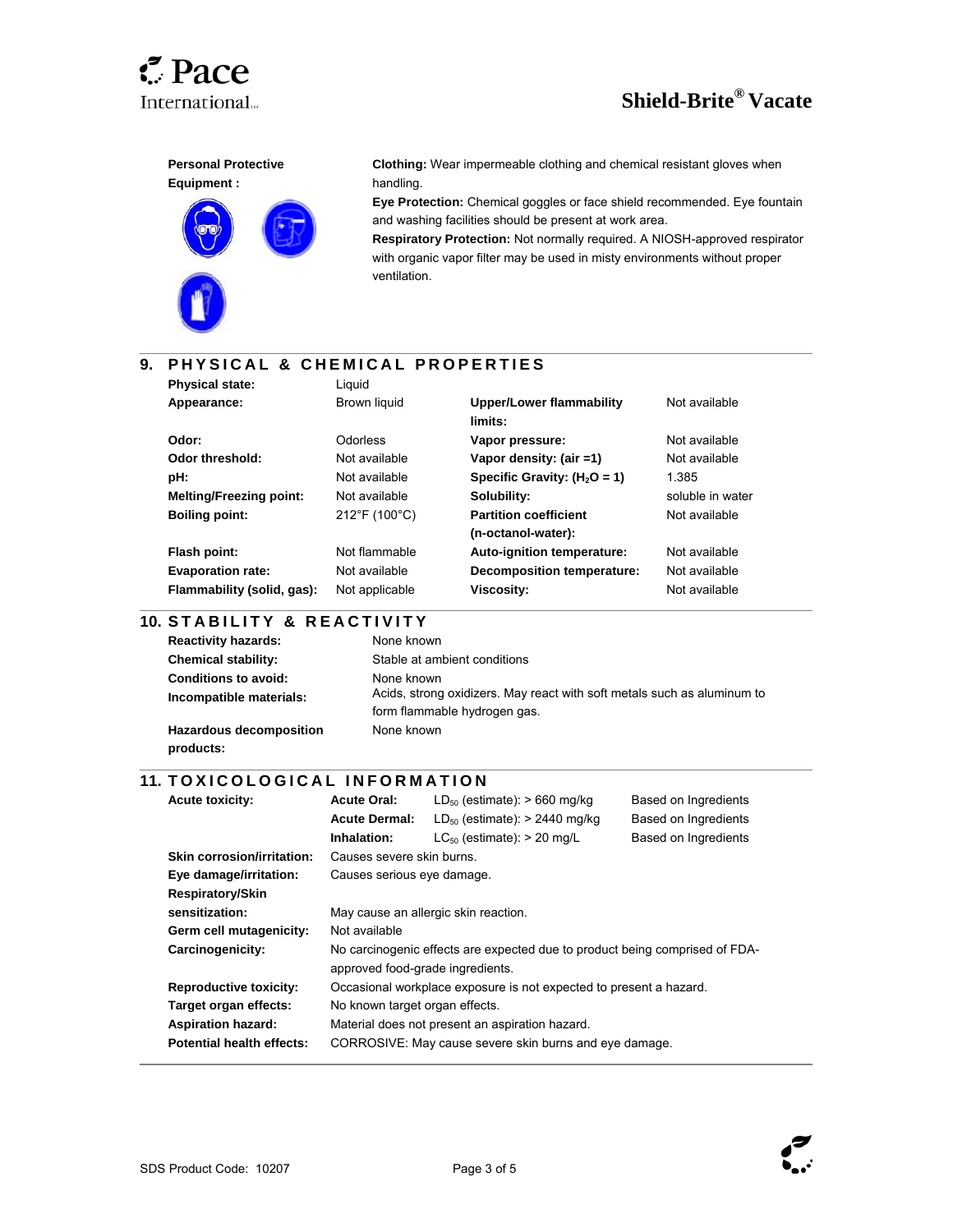

 $\overline{a}$ 

 $\overline{\phantom{a}}$ 

l

# **Shield-Brite® Vacate**

#### **12. ECOLOGICAL INFORMATION**

**Persistence/ degradability:** Not available **Bioaccumulative potential:** Not available **Mobility in soil:** Not available **Other adverse effects:** Harmful to aquatic life.

**Toxicity: LC**<sub>50</sub> (96-hr) fish: > 66 mg/L (estimate) Based on Ingredients

#### **13. DISPOSAL CONSIDERATIONS**

**Disposal methods:** Recover or recycle if possible. Do not discharge into sewers, lakes, streams, or other bodies of water. Disposal should be made in accordance with applicable regional, national and local laws and regulations. Consult appropriate regulatory officials for information on disposal, keeping in mind that local regulations may be more stringent than regional or national requirements.

#### l **14. T R A N S P O R T I N F O R M A T I O N**

|                             | <b>DOT</b>                | <b>IMDG</b>    | IATA           |
|-----------------------------|---------------------------|----------------|----------------|
| UN number:                  | <b>UN 1719</b>            | Not applicable | Not applicable |
| Proper shipping name:       | Caustic Alkali Liquids,   | Not regulated  | Not regulated  |
|                             | n.o.s. (Sodium Hydroxide, |                |                |
|                             | Potassium Hydroxide)      |                |                |
| Hazard class(es):           | 8                         | Not applicable | Not applicable |
| Packing group:              | Ш                         | Not applicable | Not applicable |
| <b>Marine Pollutant:</b>    | Not applicable            |                |                |
| <b>Special precautions:</b> | None                      |                |                |

#### **15. R E G U L A T O R Y I N F O R M A T I O N**

| <b>SARA 313:</b> | Contains no chemicals subject to SARA Title III Section 313 in quantities sufficient to    |
|------------------|--------------------------------------------------------------------------------------------|
|                  | trigger reporting requirements.                                                            |
| TSCA:            | All components of this product are included or exempt from inclusion in EPA's Toxic        |
|                  | Substances Control Act (TSCA) Chemical Substance Inventory.                                |
| WHMIS:           | This product has been classified in accordance with the hazard criteria of the CPR and the |
|                  | SDS contains all of the information required by the CPR.                                   |
|                  |                                                                                            |

# **16. OTHER INFORMATION**



The information provided in this Safety Data Sheet (SDS) is provided in good faith and believed to be accurate at the time of preparation of the SDS. However, Pace International, LLC and its subsidiaries or affiliates extend no warranties, make no representations, and assume no responsibility as to the accuracy, suitability, or completeness of such information. Additionally, neither Pace International, LLC nor any of its subsidiaries or affiliates represents or guarantees that this information or product may be used without infringing the intellectual property rights of others. It is the users' own responsibility to determine the suitability of this information for their own particular use of this product. If necessary, contact Pace International, LLC to confirm that you have the most current product label and SDS.